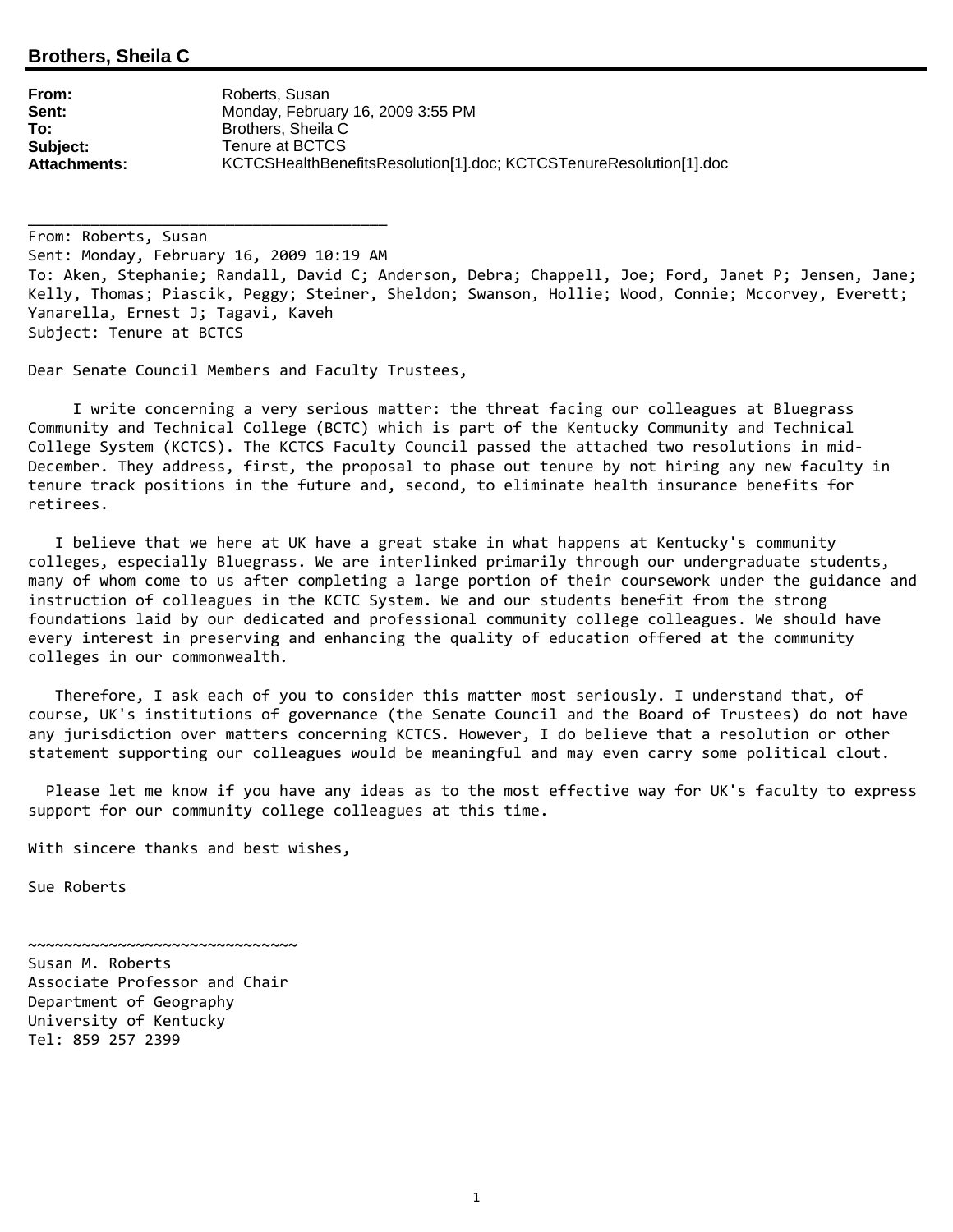**From:** Roberts, Susan **Sent:** Monday, February 16, 2009 3:55 PM **To:** Brothers, Sheila C **Subject:** FW:

\_\_\_\_\_\_\_\_\_\_\_\_\_\_\_\_\_\_\_\_\_\_\_\_\_\_\_\_\_\_\_\_\_\_

From: Roberts, Susan Sent: Monday, February 16, 2009 3:53 PM To: Aken, Stephanie; Randall, David C; Anderson, Debra; Chappell, Joe; Ford, Janet P; Jensen, Jane; Kelly, Thomas; Piascik, Peggy; Steiner, Sheldon; Swanson, Hollie; Wood, Connie; Mccorvey, Everett; Yanarella, Ernest J; Tagavi, Kaveh Cc: sheila.brothers@uky.edu Subject:

Dear Colleagues on Senate Council and Board of Trustees,

An update to my e‐mail of this morning regarding the threat to faculty at KCTCS.

1. There is a website with details of the proposals. It is http://kctcstenure.info For an exact statement of proposed policy revision for Tenure, go to Information: Policy Revision ‐ KCTCS Board of Regents Policy 2.0 KCTCS Employment Status and for Retiree Health benefits, go to ‐ Information: Policy Revision ‐ KCTCS Board of Regents Policy 3.7 KCTCS Retirement Plan Policies. The web site also contains other relevant information. 2. Time is of the essence because the KCTCS Board of Regents meets on March 13 to vote on these

 With thanks for your attention. I look forward to hearing from you. Sue Roberts

Susan M. Roberts Associate Professor and Chair Department of Geography University of Kentucky 1457 Patterson Office Tower Lexington, KY 40506‐0027 USA Tel: 859 257 2399 Fax: 859 323 1969 E‐mail: sueroberts@uky.edu

 $\sim$ ~~~~~~~~~~~~~~~~~~~~~~~~~~~~~~~~~~

issues.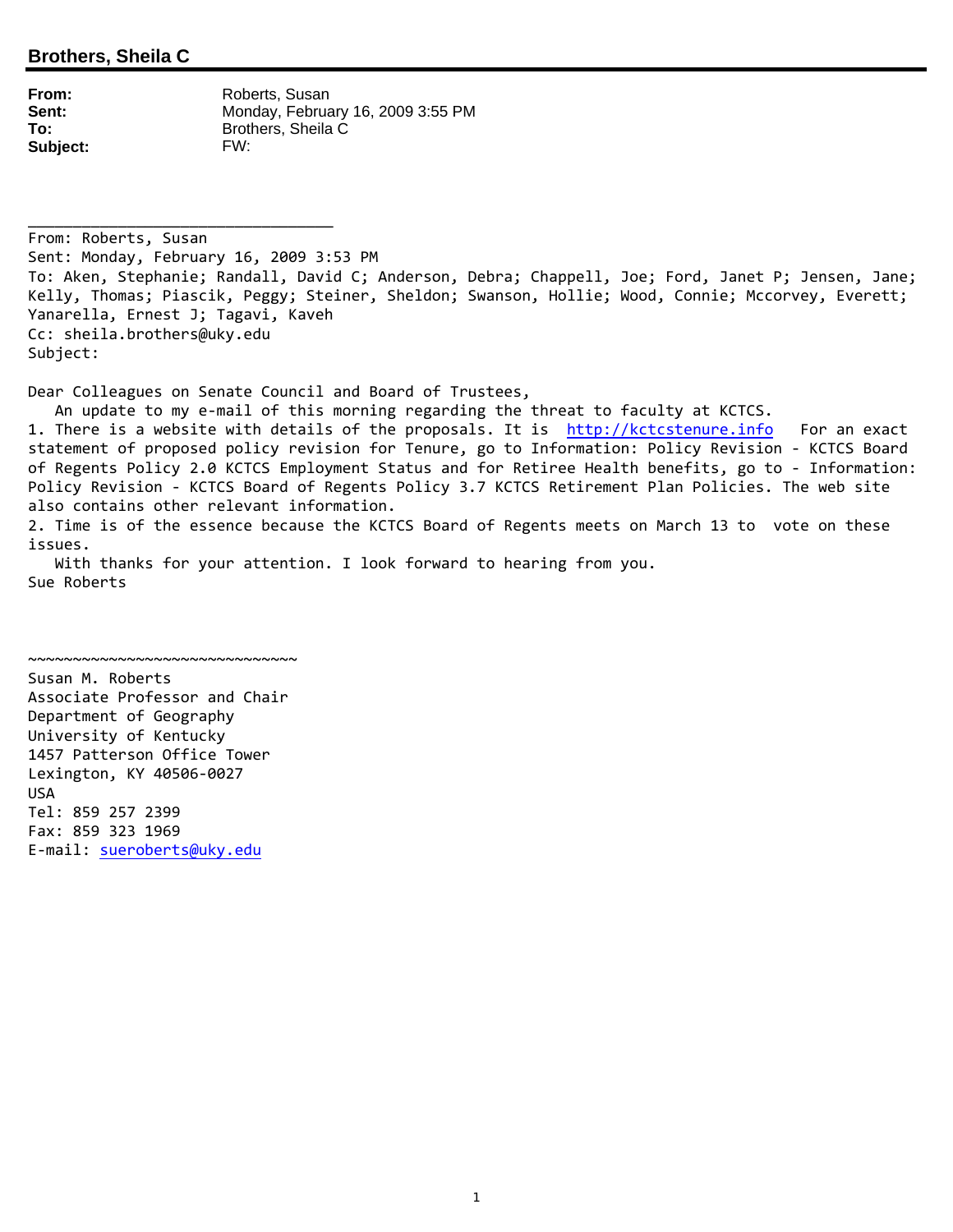## **Resolution on Tenure at KCTCS**

**Whereas,** The KCTCS Board of Regents (BOR) is considering the elimination of tenure-track positions for all new faculty hires effective for the 2009-2010 academic year because of the challenging economic climate in post-secondary education; and

**Whereas,** KCTCS strives to become the nation's best community and technical college despite the challenging economic climate in post-secondary education; now, therefore, be it

**Resolved:** Tenure and rank are integral parts of the identity and status of a majority of the academic faculty of KCTCS. With tenure and rank, faculty invest in the functioning of their colleges and the System as a whole because of the long-term commitment that tenure entails; tenure and rank offer a feeling of security in issuing professional judgments when dealing with controversial topics both in the classroom and in the broader community; and, tenure and rank firmly connect faculty to the academic life of the Commonwealth and to the national communities; and

**Resolved,** That the KCTCS BOR advance KCTCS's goal of becoming the nation's community and technical college leader by attracting and retaining dedicated, motivated, and highly skilled faculty, which will best occur if tenure-track positions are maintained and faculty have a concrete reason to invest deeply in the System; and

**Resolved**, That tenure is essentially a "free" benefit that will help the System attract and retain the best and brightest at a time when the KCTCS faculty salaries are stagnating; and be it further

**Resolved,** That the KCTCS BOR not eliminate tenure from the System.